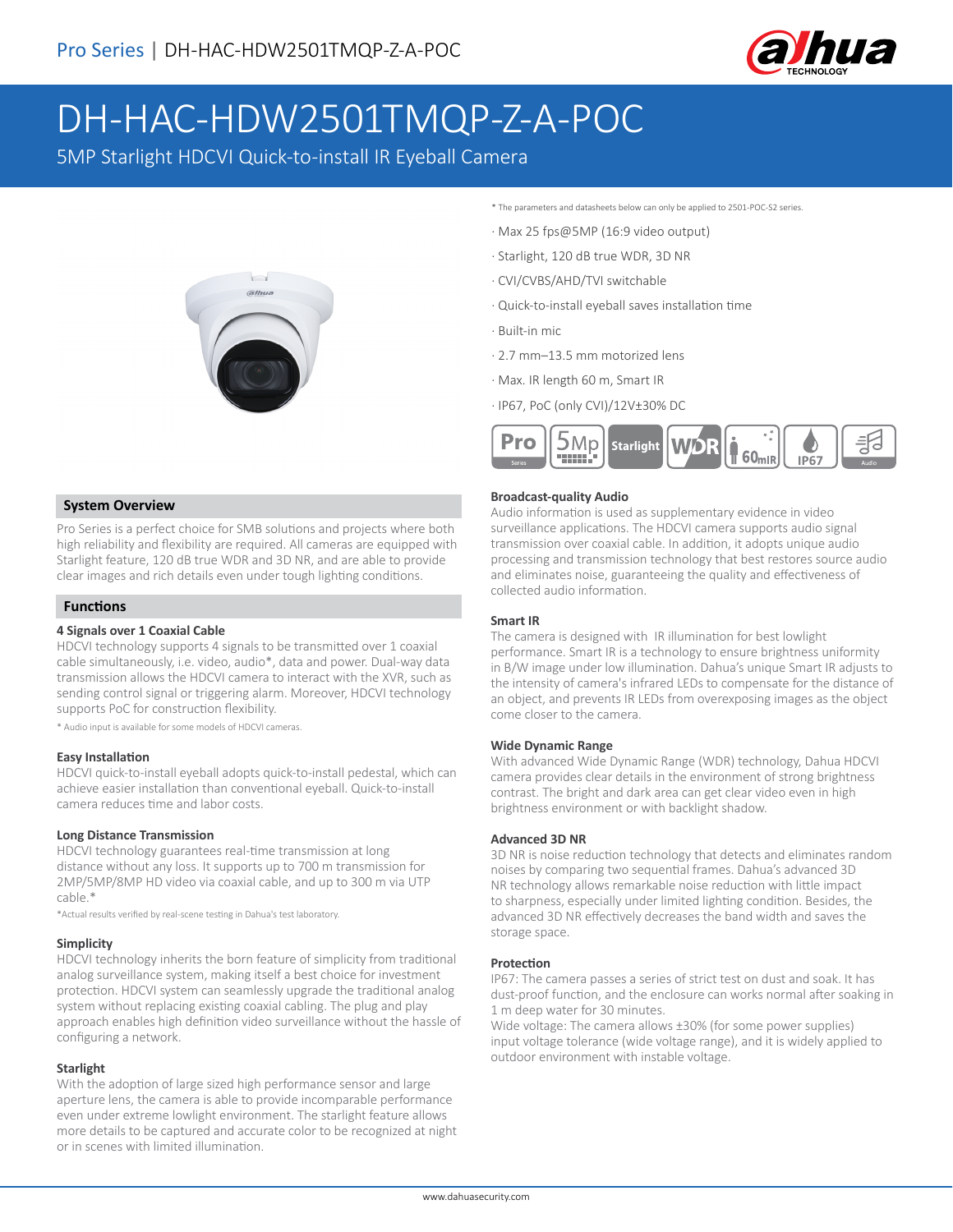# Pro Series | DH-HAC-HDW2501TMQP-Z-A-POC

# **Technical Specification**

# Camera

| Image Sensor                    |                   | 1/2.7" CMOS                                                                   |                               |                                |                                         |
|---------------------------------|-------------------|-------------------------------------------------------------------------------|-------------------------------|--------------------------------|-----------------------------------------|
| Max. Resolution                 |                   | 2880 (H) × 1620 (V)                                                           |                               |                                |                                         |
| Pixel                           |                   | 5MP                                                                           |                               |                                |                                         |
| <b>Scanning System</b>          |                   | Progressive                                                                   |                               |                                |                                         |
| <b>Electronic Shutter Speed</b> |                   | PAL: 1/3 s-1/100,000 s<br>NTSC: 1/4 s-1/100,000 s                             |                               |                                |                                         |
| S/N Ratio                       |                   | >65 dB                                                                        |                               |                                |                                         |
| Min. Illumination               |                   | 0.001 Lux/F1.6; 30IRE; 0 Lux IR on                                            |                               |                                |                                         |
| <b>Illumination Distance</b>    |                   | 60 m (196.9 ft)                                                               |                               |                                |                                         |
| Illuminator On/Off Control      |                   | Auto/manual                                                                   |                               |                                |                                         |
| <b>Illuminator Number</b>       |                   | 2 (IR light)                                                                  |                               |                                |                                         |
| Pan/Tilt/Rotation Range         |                   | Pan: 0°-360°<br>Tilt: 0°-78°<br>Rotation: 0°-360°                             |                               |                                |                                         |
| Lens                            |                   |                                                                               |                               |                                |                                         |
| Lens Type                       |                   | Motorized vari-focal                                                          |                               |                                |                                         |
| <b>Auto Focus</b>               |                   | Yes                                                                           |                               |                                |                                         |
| Mount Type                      |                   | $\phi$ 14                                                                     |                               |                                |                                         |
| Focal Length                    |                   | $2.7$ mm $-13.5$ mm                                                           |                               |                                |                                         |
| Max. Aperture                   |                   | F1.6                                                                          |                               |                                |                                         |
| Field of View                   |                   | H: 31.4°-113°<br>$V: 17.6^{\circ} - 58^{\circ}$<br>$D:36^{\circ}-138^{\circ}$ |                               |                                |                                         |
| Iris Type                       |                   | Fixed                                                                         |                               |                                |                                         |
| <b>Close Focus Distance</b>     |                   | $0.8 \text{ m}$ (2.6 ft)                                                      |                               |                                |                                         |
| DORI distance                   | Lens              | Detect                                                                        | Observe                       | Recognize                      | Identify                                |
|                                 | 2.7 <sub>mm</sub> | 64.0 m<br>$(210.0 \text{ ft})$                                                | 25.6 m<br>$(84.0 \text{ ft})$ | 12.8 m<br>$(42.0 \text{ ft})$  | 6.4 <sub>m</sub><br>$(21.0 \text{ ft})$ |
|                                 | 13.5mm            | 210.0 m<br>(689.0 ft)                                                         | 84.0 m<br>(275.6 ft)          | 42.0 m<br>$(137.8 \text{ ft})$ | 21.0 m<br>(68.9 ft)                     |

Video

| Frame Rate | CVI:<br>PAL: 5M@25 fps; 4M@25 fps<br>NTSC: 5M@25 fps; 4M@30 fps<br>AHD:<br>PAL: 4M@25 fps<br>NTSC: 4M@30 fps<br>TVI:<br>PAL: $4M@25$ fps<br>NTSC: 4M@30 fps<br>CVBS:<br>PAI: 960H<br><b>NTSC: 960H</b> |
|------------|--------------------------------------------------------------------------------------------------------------------------------------------------------------------------------------------------------|
| Resolution | 5M (2880 × 1620); 4M (2560 × 1440); 960H (960 ×<br>576/960 × 480)                                                                                                                                      |
| Day/Night  | Auto (ICR)                                                                                                                                                                                             |
| <b>BLC</b> | BLC/HLC/WDR/HLC-Pro                                                                                                                                                                                    |
| <b>WDR</b> | 120dB                                                                                                                                                                                                  |

| <b>White Balance</b>         | Auto/manual                                                                                                                                                                                                                                               |  |  |  |  |
|------------------------------|-----------------------------------------------------------------------------------------------------------------------------------------------------------------------------------------------------------------------------------------------------------|--|--|--|--|
| Gain Control                 | Auto/manual                                                                                                                                                                                                                                               |  |  |  |  |
| <b>Noise Reduction</b>       | 3D <sub>NR</sub>                                                                                                                                                                                                                                          |  |  |  |  |
| <b>Smart Illumination</b>    | Yes                                                                                                                                                                                                                                                       |  |  |  |  |
| Digital Zoom                 | 4x                                                                                                                                                                                                                                                        |  |  |  |  |
| Defog                        | Electronic defog                                                                                                                                                                                                                                          |  |  |  |  |
| Mirror                       | Yes                                                                                                                                                                                                                                                       |  |  |  |  |
| Privacy Masking              | Off/On (8 areas, rectangle)                                                                                                                                                                                                                               |  |  |  |  |
| Certifications               |                                                                                                                                                                                                                                                           |  |  |  |  |
| Certifications               | CE (EN55032:2015, EN 61000-3-2:2014, EN<br>61000-3-3:2013, EN55024:2010+A1:2015, EN<br>55035:2017, EN50130-4:2011+A1:2014, EN 62368-<br>1:2014+A11:2017)<br>FCC (CFR 47 FCC Part 15 subpartB, ANSI C63.4-2014)<br>UL (UL60950-1+CAN/CSA C22.2 No.60950-1) |  |  |  |  |
| Port                         |                                                                                                                                                                                                                                                           |  |  |  |  |
| Audio Interface              | One channel built-in mic                                                                                                                                                                                                                                  |  |  |  |  |
| Video Output                 | Video output choices of CVI/TVI/AHD/CVBS by one<br><b>BNC</b> port                                                                                                                                                                                        |  |  |  |  |
| Power                        |                                                                                                                                                                                                                                                           |  |  |  |  |
| Power Supply                 | POC (only CVI)/12V±30% DC                                                                                                                                                                                                                                 |  |  |  |  |
| Power Consumption            | Max 8.0W (12V DC, IR on); PoC (AT)                                                                                                                                                                                                                        |  |  |  |  |
| Environmental                |                                                                                                                                                                                                                                                           |  |  |  |  |
| <b>Operating Temperature</b> | -30°C to +60°C (-22°F to +140°F); < 95%<br>(non-condensation)                                                                                                                                                                                             |  |  |  |  |
| Storage Temperature          | -30°C to +60°C (-22°F to +140°F); < 95%<br>(non-condensation)                                                                                                                                                                                             |  |  |  |  |
| <b>Protection Grade</b>      | <b>IP67</b>                                                                                                                                                                                                                                               |  |  |  |  |
| Structure                    |                                                                                                                                                                                                                                                           |  |  |  |  |
| Casing                       | Metal dome+metal cover+plastic decorative ring                                                                                                                                                                                                            |  |  |  |  |
| <b>Camera Dimensions</b>     | $\phi$ 135 mm × 109 mm ( $\phi$ 5.31" × 4.28")                                                                                                                                                                                                            |  |  |  |  |
| Net Weight                   | 0.54 kg (1.19 lb)                                                                                                                                                                                                                                         |  |  |  |  |
| <b>Gross Weight</b>          | 0.73 kg (1.61 lb)                                                                                                                                                                                                                                         |  |  |  |  |